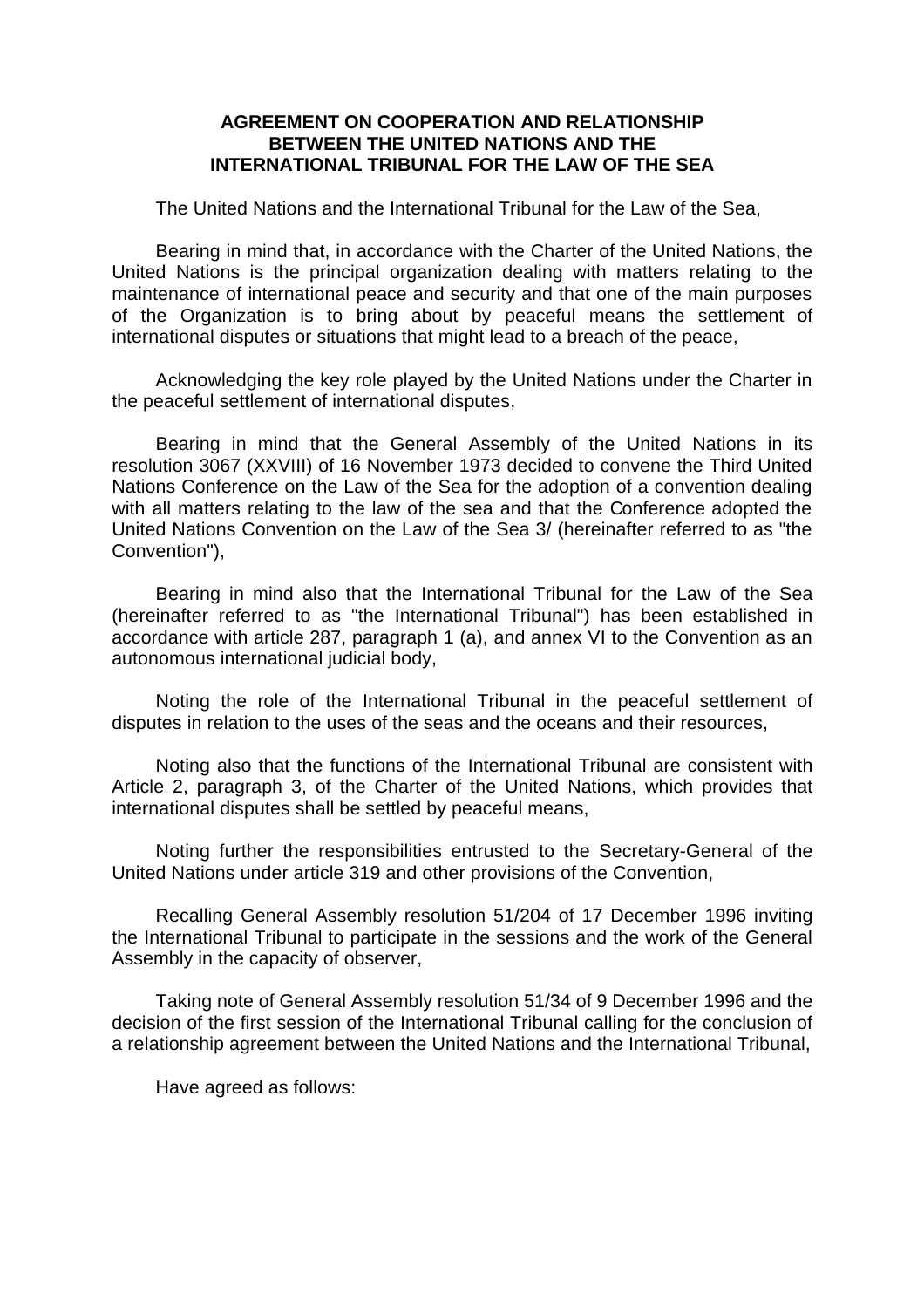#### Article 1 **General**

1. The United Nations recognizes the International Tribunal for the Law of the Sea as an autonomous international judicial body with jurisdiction as provided for in the relevant provisions of the Convention and the statute of the International Tribunal annexed thereto.

2. The International Tribunal recognizes the responsibilities of the United Nations under the Charter, in particular in the fields of international peace and security, economic, social, cultural and humanitarian development and the peaceful settlement of international disputes.

3. The United Nations and the International Tribunal each undertake to respect the status and mandate of the other and to establish cooperative working relations pursuant to the provisions of the present Agreement.

## Article 2 Cooperation and coordination

The United Nations and the International Tribunal, with a view to facilitating the effective attainment of their objectives and the coordination of their activities, shall:

(a) Consult and cooperate, whenever appropriate, on matters of mutual concern; and

(b) Pursue, whenever appropriate, initiatives to coordinate their activities.

# Article 3 Reciprocal representation

1. Without prejudice to the decision of the General Assembly in its resolution 51/204 granting observer status to the International Tribunal, and subject to such decisions as may be taken concerning the attendance of meetings by observers, the United Nations shall, subject to the rules and practices of the bodies concerned, invite the International Tribunal

to attend meetings and conferences convened under the auspices of the United Nations, where observers are allowed, and whenever matters of interest to the International Tribunal are under discussion.

2. Subject to the applicable provisions of the rules of the International Tribunal, the Secretary-General of the United Nations or representatives of the Secretary-General may attend public meetings of the International Tribunal or its Seabed Disputes Chamber, including oral hearings.

3. Subject to the rules of the International Tribunal, written statements submitted by the United Nations to the International Tribunal for distribution shall be distributed by the Registry to the members of the International Tribunal. Written statements presented by the International Tribunal to the United Nations for distribution shall be distributed by the Secretariat of the United Nations to all members of the appropriate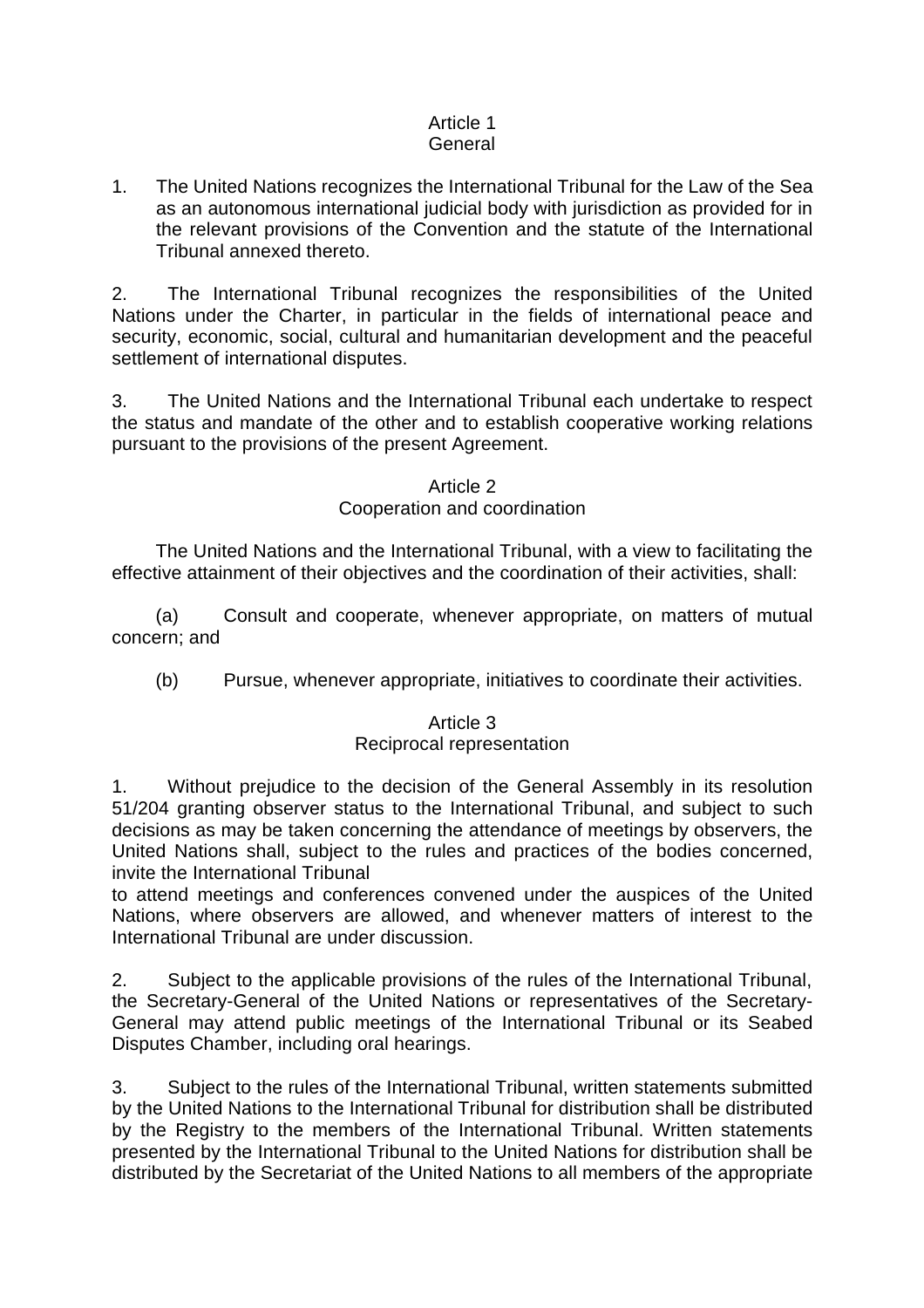organs of the United Nations in accordance with the relevant rules of procedure. Such written statements shall be circulated in the quantities and languages in which they were made available to the Registry or the Secretariat.

### Article 4

## Exchange of information and documents

1. The United Nations and the International Tribunal shall, to the fullest extent possible and practicable, and subject to paragraphs 2 and 3 of the present article, arrange for the regular exchange of information and documents of mutual interest. In particular:

(a) The Secretary-General of the United Nations shall:

(i) Periodically transmit to the International Tribunal information on developments relating to the Convention that are relevant to the work of the International Tribunal, including copies of communications received by the Secretary-General in the capacity of depositary of the Convention or depositary of any other agreement which confers jurisdiction on the International Tribunal;

(ii)Transmit to the International Tribunal copies of any documents notified to the Secretary-General or otherwise communicated to the United Nations by the International Court of Justice pursuant to its Statute and Rules of Court;

(iii) Subject to the applicable rules and regulations and the obligations of the United Nations under the relevant agreements, furnish to the International Tribunal information requested by it as relevant to a case before it.

(b) The Registrar of the International Tribunal shall:

(i) Periodically transmit to the United Nations information concerning developments under the Convention that are related to the activities of the International Tribunal;

(ii)Transmit to the United Nations information and documentation relating to the work of the International Tribunal, including documentation relating to pleadings, oral proceedings, orders, judgements and other communications and documentation, including those relating to applications submitted to the International Tribunal in accordance with articles 290 and 292 of the Convention;

(iii) Furnish to the United Nations, with the concurrence of the International Tribunal and subject to its statute and rules, any information relating to the work of the International Tribunal requested by the International Court of Justice.

2. Nothing in the present Agreement shall be construed to require either the United Nations or the International Tribunal to furnish any information, the provision of which would, in its judgement, constitute a violation of the confidentiality of such information or of rights in proprietary materials.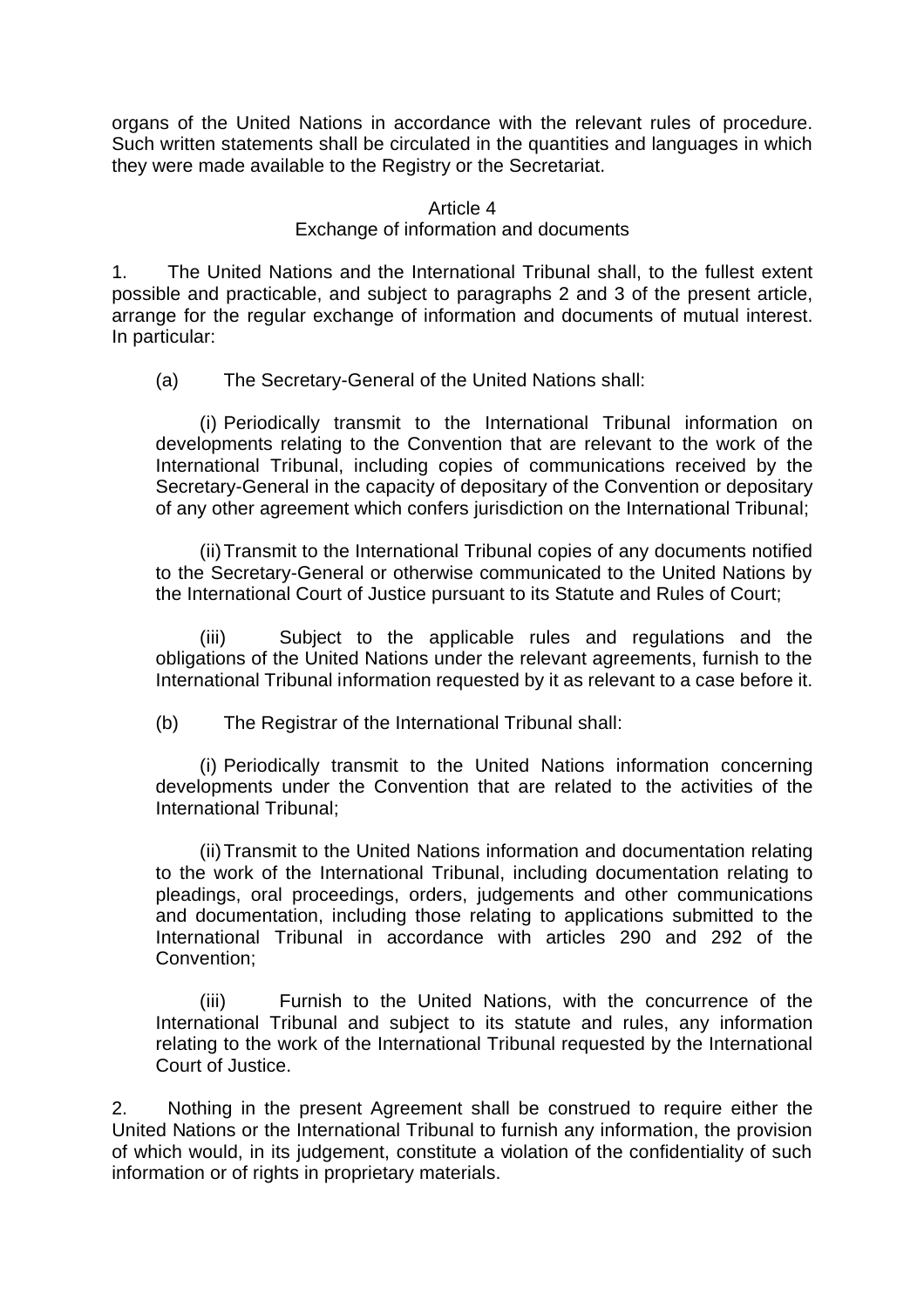3. The United Nations and the International Tribunal shall make every effort to achieve maximum cooperation with a view to avoiding undesirable duplication in the collection, analysis, publication and dissemination of information related to matters of mutual interest. They shall strive to combine their efforts, where appropriate, to secure the greatest possible usefulness and utilization of such information and to minimize the burdens placed upon national Governments and other organizations from which such information may be collected.

## Article 5

## Reports to the United Nations

The International Tribunal shall keep the United Nations informed of its activities that may require the attention of the United Nations. For this purpose, the International Tribunal may, when it deems it appropriate:

(a) Submit reports to the United Nations through the Secretary-General of the United Nations; and

(b) Notify the Secretary-General of the United Nations whenever, in its opinion, a question within the competence of the Security Council, in particular relating to the application of article 298, paragraph 1 (c), of the Convention, arises in connection with the work

of the International Tribunal.

## Article 6

## Personnel arrangements

1. The United Nations and the International Tribunal agree to apply, as far as practicable, common personnel standards, methods and arrangements designed to avoid serious discrepancies in terms and conditions of employment, to avoid competition in recruitment of personnel and to facilitate any mutually desirable interchange of personnel in order to obtain the maximum benefit from their services.

2. The United Nations and the International Tribunal agree to cooperate to the fullest extent possible in achieving these ends and in particular they agree to:

(a) Consult periodically on matters of mutual interest relating to the employment of their officers and staff, including conditions of service, duration of appointments, classification, salary scale and allowances, retirement and pension rights and staff regulations and rules, with a view to securing as much uniformity in these matters as shall be found feasible;

(b) Cooperate in the interchange of personnel, when desirable, on a temporary or permanent basis, making due provision for the retention of seniority and pension rights;

(c) Strive for maximum cooperation in order to achieve the most efficient use of specialized personnel, systems and services;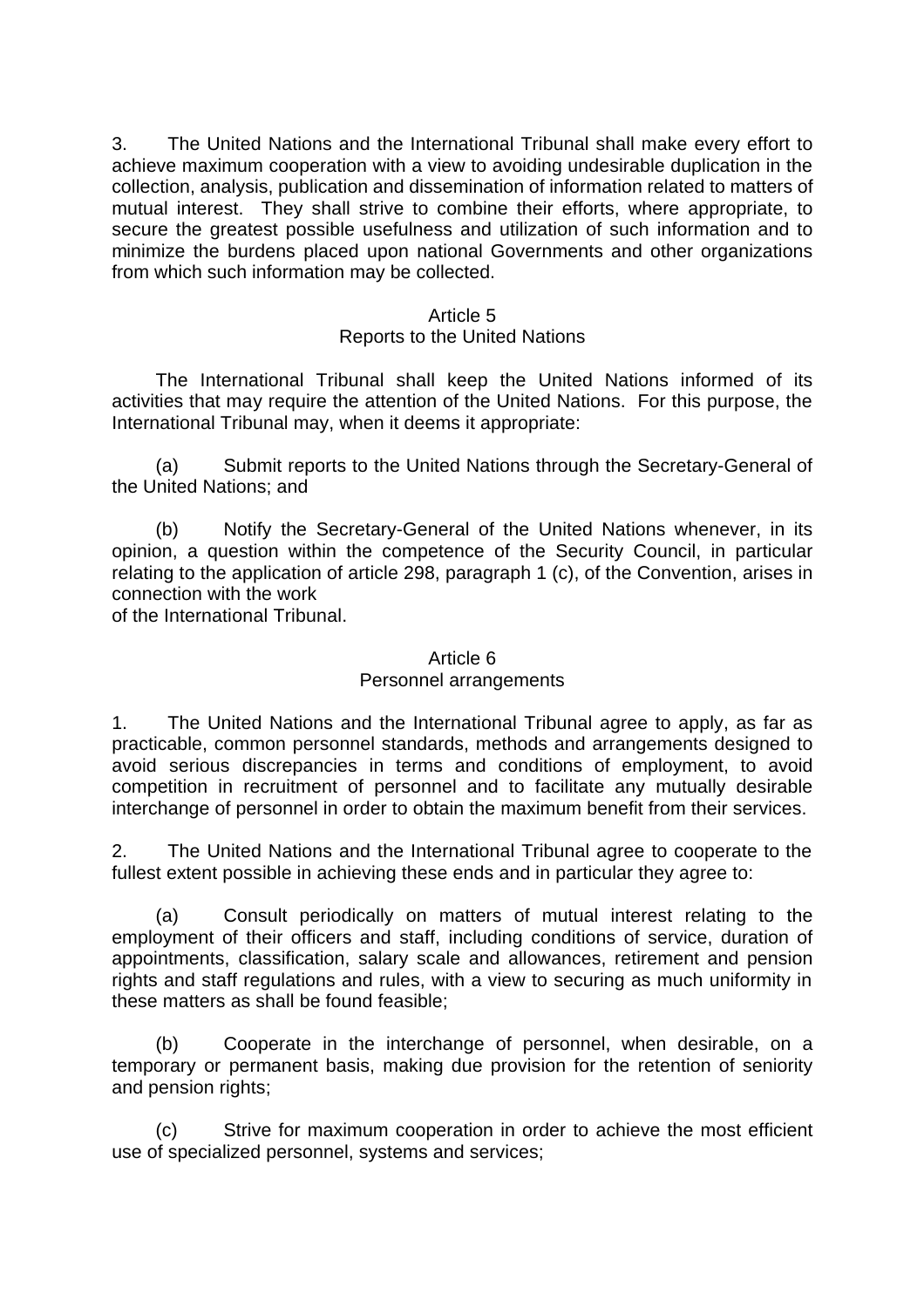(d) Cooperate in seeking an arrangement that will allow the extension of the competence of the United Nations Administrative Tribunal to the staff of the Registry of the International Tribunal.

### Article 7

### Conference services

1. Upon the request of the International Tribunal, the United Nations may, subject to availability, provide to the International Tribunal, on a reimbursable basis, such facilities and services as may be required for the sessions of the International Tribunal, including translation and interpretation services, documentation and conference services.

2. The terms and conditions under which any facilities or services of the United Nations in connection with the matters referred to in the present article may be extended to the International Tribunal shall, where necessary, be the subject of supplementary arrangements concluded for this purpose.

### Article 8

### Administrative cooperation

The United Nations and the International Tribunal recognize the desirability of cooperation in administrative matters of mutual interest. They shall consult from time to time concerning the most efficient use of facilities, staff and services with a view to avoiding the

establishment and operation of overlapping facilities and services. They shall also consult to explore the possibility of continuing or establishing common facilities or services in specific areas.

### Article 9

### Laissez-passer

Members of the International Tribunal, the Registrar and other officials of the Registry shall be entitled, in accordance with such special arrangements as may be concluded between the Secretary-General of the United Nations and the International Tribunal, to use the laissez-passer of the United Nations as a valid travel document where such use is recognized by States parties to the Agreement on the Privileges and Immunities of the International Tribunal for the Law of the Sea or other agreements defining the privileges and immunities of the International Tribunal, its members and officials. The above is without prejudice to the right of the International Tribunal to issue its own travel documents.

### Article 10 Budgetary and financial matters

1. The International Tribunal recognizes the desirability of establishing close budgetary and financial relationships with the United Nations so that the maximum measure of coordination and uniformity with respect to administrative operations may be secured.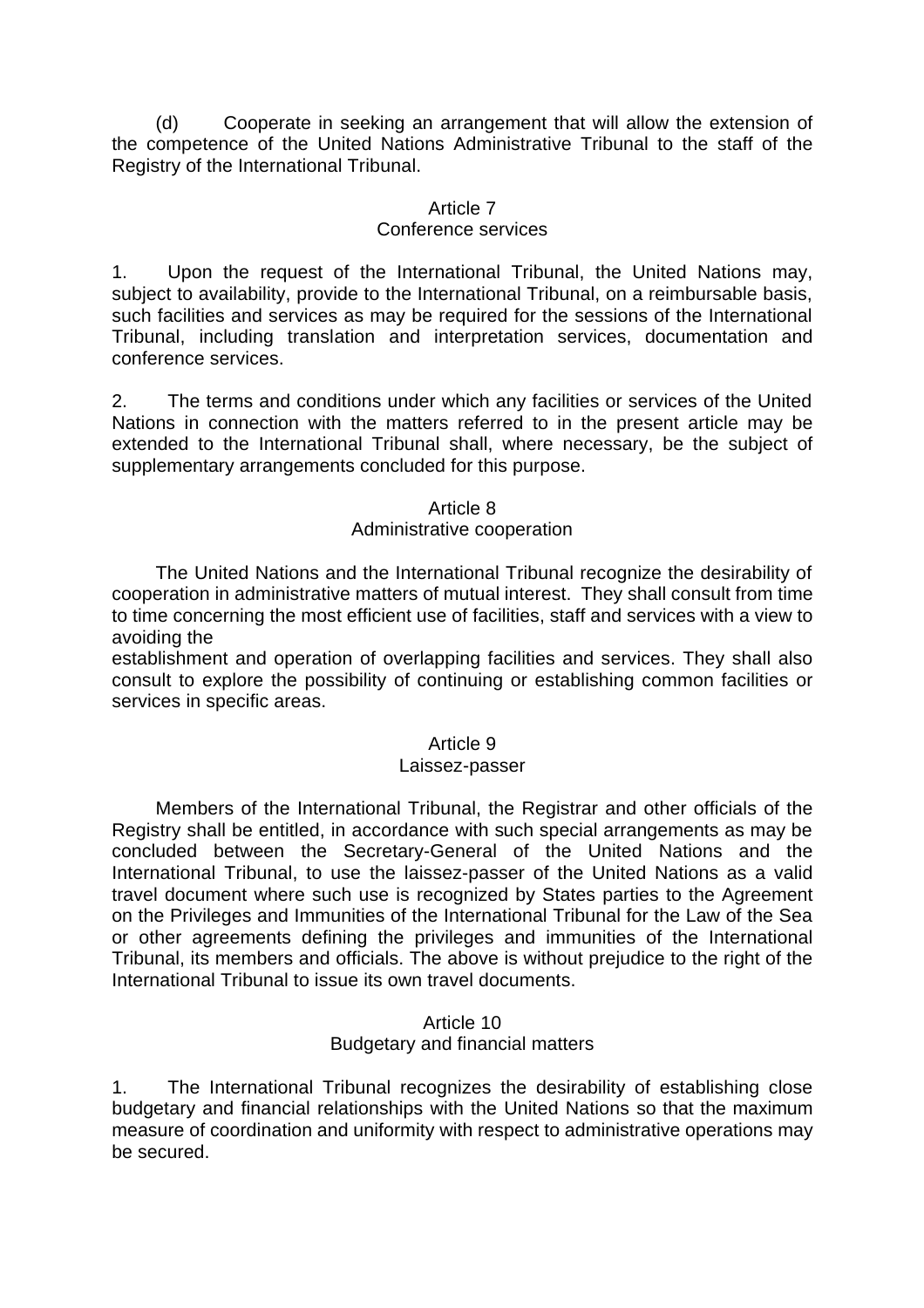2. The United Nations and the International Tribunal agree to cooperate to the fullest extent possible in achieving these ends.

3. The International Tribunal agrees to conform, as far as may be practicable and appropriate, to standard practices and forms recommended by the United Nations.

4. The Registrar of the International Tribunal may consult with the Secretary-General of the United Nations with a view to achieving consistency in the presentation of the budget of the International Tribunal with that of the United Nations.

5. The United Nations may, upon request of the International Tribunal, provide advice on financial and fiscal questions of interest to the International Tribunal with a view to achieving coordination and securing uniformity in such matters.

### Article 11

### Financing of services

The costs and expenses resulting from the cooperation or the provision of services pursuant to the present Agreement shall be subject to separate arrangements between the United Nations and the International Tribunal. To that end, the United Nations and the International Tribunal shall consult each other with a view to determining the most equitable manner in which such costs and expenses shall be borne.

### Article 12

## Implementation of the Agreement

The Secretary-General of the United Nations and the Registrar of the International Tribunal may enter into such supplementary arrangements for the implementation of the present Agreement as may be found desirable in the light of the operating experience of the United Nations and the International Tribunal.

## Article 13

### Amendments

The present Agreement may be amended by agreement between the United Nations and the International Tribunal. Any such amendment agreed upon shall enter into force on its approval by the General Assembly of the United Nations and by the International Tribunal.

#### Article 14 Entry into force

1. The present Agreement shall come into force on its approval by the General Assembly of the United Nations and by the International Tribunal.